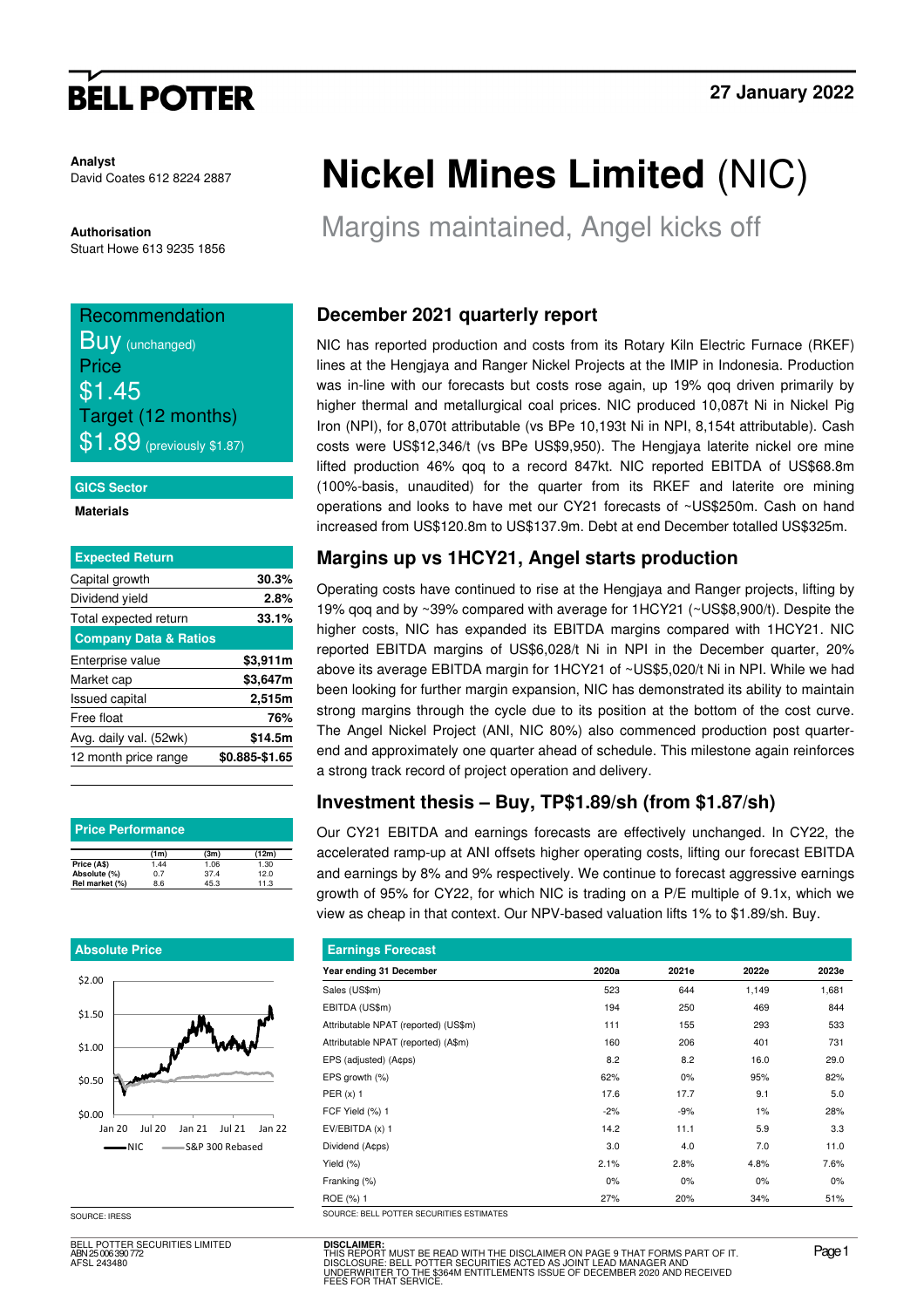# **Margins maintained, Angel kicks off**

### **December 2021 quarterly report**

NIC has released its December 2021 quarter report, announcing production and costs from its RKEF lines at the Hengjaya and Ranger Nickel Projects at the IMIP in Indonesia. Production was in-line with our forecasts but costs rose again, driven primarily by higher thermal and metallurgical coal prices.

During the December quarter, NIC produced 78,772t of NPI grading 12.8% Ni for 10,087t contained Ni, with 8,070t attributable to NIC (vs BPe 75,500t of NPI grading 13.5% Ni for 10,193t contained Ni, 8,154t attributable). Cash costs were US\$12,346/t (vs BPe US\$9,950) and up 19% qoq. Ni in NPI production was effectively unchanged qoq with higher NPI production offset by lower Ni grades, a deliberate commercial strategy to maximise payabilities. We calculate these increased from 87.3% to 93.5% qoq as a proportion of the average LME nickel cash price.

Laterite nickel ore production from the Hengjaya Mine (NIC 80%) of 847kt was a record and jumped 46% qoq from 579kt, smashing its expanded production rate target of +150kt per month. This performance was enabled by increased barging capacity, multiple new production sources and favourable weather conditions. Ore sales lagged, at 634.5kt, but were still up 12% qoq, driving increased cash flows. The mine also shipped its first limonite ore to the Huayue Nickel Cobalt project, a new High-Pressure-Acid-Leach production facility that is currently in its commissioning phase at the IMIP. NIC expects to report its first commercial sales of limonite in the March 2022 quarter, at a rate of ~1.2Mtpa.

EBITDA of US\$60.8m from NPI production was reported for the December 2021 quarter (100%-basis, vs September 2021 quarter US\$62.6m) and is consistent with our calculations. Together with US\$8.0m EBITDA reported for the Hengjaya Mine (vs September 2021 quarter US\$5.8m), NIC looks to have met our expectations for CY21 EBITDA of ~US\$250m (100%-basis).

Cash on hand increased from US\$120.8m to US\$137.9m. During the quarter NIC paid a deposit of US\$30m upon the signing of a binding agreement to acquire a 70% interest in the Oracle Nickel RKEF project (ONI), currently under construction at IMIP. Debt at end December totalled US\$325m in Senior Unsecured Notes.

| <b>Mar-21</b><br>Actual | <b>Jun-21</b><br>Actual                                   | Sep-21   | Dec-21   | Dec-21  | Variance | Variance |
|-------------------------|-----------------------------------------------------------|----------|----------|---------|----------|----------|
|                         |                                                           | Actual   | Actual   | BP est. | qoq %    | vs BPe % |
|                         |                                                           |          |          |         |          |          |
| 424,410                 | 542,384                                                   | 568,692  | 634,486  | 500,000 | 12%      | 27%      |
| 1.77%                   | 1.78%                                                     | 1.74%    | 1.75%    | 1.80%   | 0.6%     | $-2.8%$  |
| 7,512                   | 9,654                                                     | 9,895    | 11,104   | 9,000   | 12%      | 23%      |
| \$22.78                 | \$23.48                                                   | \$24.61  | \$24.98  | \$23.97 | 2%       | 4%       |
| \$35.40                 | \$36.09                                                   | \$36.45  | \$37.55  | \$39.45 | 3%       | -5%      |
|                         |                                                           |          |          |         |          |          |
|                         |                                                           |          |          |         |          |          |
| 71,939                  | 74,487                                                    | 73,154   | 78,772   | 75,501  | 8%       | 4%       |
| 14.0%                   | 13.6%                                                     | 13.8%    | 12.8%    | 13.5%   | $-7%$    | -5%      |
| 10,068                  | 10,143                                                    | 10,113   | 10,087   | 10,193  | 0%       | $-1%$    |
| 8,054                   | 8,114                                                     | 8,091    | 8,070    | 8,154   | 0%       | $-1%$    |
|                         |                                                           |          |          |         |          |          |
|                         |                                                           |          |          |         |          |          |
| \$8,683                 | \$9,107                                                   | \$10,377 | \$12,346 | \$9,950 | 19%      | 24%      |
|                         | SOURCE: COMPANY DATA AND BELL POTTER SECURITIES ESTIMATES |          |          |         |          |          |

Key production metrics are summarised below: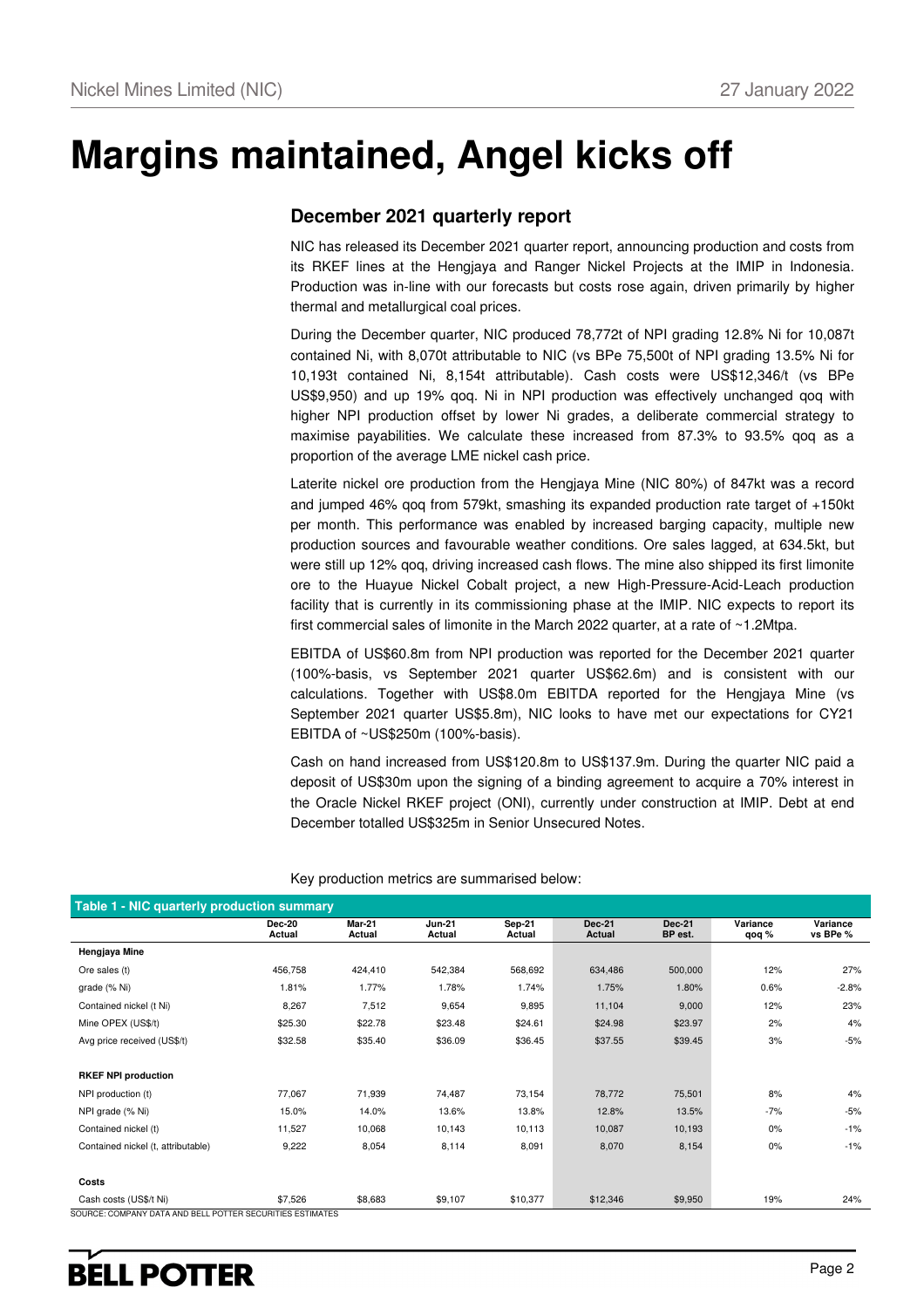Other key takeaways from the result include:

- Operating costs have continued to rise (~19% qoq) at the Hengjaya and Ranger projects, primarily due to rising electricity costs and met coal prices. This equates to an increase of ~39% compared with the average cash costs of 1HCY21 (~US\$8,900/t). Despite the higher costs, NIC has expanded its EBITDA margins compared with 1HCY21. NIC maintained EBITDA margins of US\$6,028/t Ni in NPI in the December quarter, 20% above its average EBITDA margin for 1HCY21 of ~US\$5,020/t Ni in NPI;
- During the quarter NIC agreed to purchase a 70% interest in the Oracle Nickel Project (ONI), comprising four next-generation RKEF lines currently under construction within the IMIP with an annual nameplate production capacity of 36,000 tonnes of nickel metal (in NPI). Total consideration is US\$525m, towards which a US\$30m deposit was paid;
- NIC also signed a conditional share purchase agreement (CSPA) to acquire 100% of the Tablasufa Nickel Project located in West Papua Province, Indonesia, for US\$8.5m. It represents an opportunistic acquisition of a potentially very large laterite nickel ore deposit;
- The Angel Nickel Project (ANI), within the Indonesia Weda Bay Industrial Park (IWIP) achieved first production post-quarter-end. It has now entered its commissioning phase and the remaining three RKEF lines are anticipated to have commenced operations by end April CY22. First commercial sales are expected to be recorded in the June quarter of 2022. This timing is around one quarter ahead of our prior forecasts and well ahead of the original contractual delivery date of October 2022. The completion of the power station (targeted for September CY22) remains the critical path for ramp-up to full production. NIC has guided the RKEF lines will be restricted to 60% of nameplate until then;
- NIC has announced its final dividend for CY21 of A2cps, for full year dividend distributions of A4cps (unfranked). This is in-line with our forecast of A4cps (unfranked), up 33% from A3cps for CY20; and
- During the quarter, NIC signed a binding Memorandum of Agreement with PT Iriana Mutiara Mining for the staged acquisition of a 100% interest in the Siduarsi Nickel-Cobalt project in Papua province, Indonesia.

### **Changes to our forecasts**

Beyond updating our forecasts for the December quarter 2021 production and cost report, we have made the following changes to our modelled assumptions:

- Increased our operating cost assumptions for the Hengjaya and Ranger Nickel Projects to reflect the latest input-cost driven increases;
- Increased our production forecast for the Hengjaya laterite nickel mine, following the successful expansion and sales increase;
- Brought forward our forecast first commercial production from the ANI by one quarter, lifting CY23 production by 6%;
- Updated for our latest commodity price and exchange rate forecasts, including a minor increase to our forecast nickel price, largely offset by a lower assumed NPI payability; and
- Rolled our model forward and updated for the latest capital structure.

The net impacts of these changes are summarised in the forecast changes table overleaf: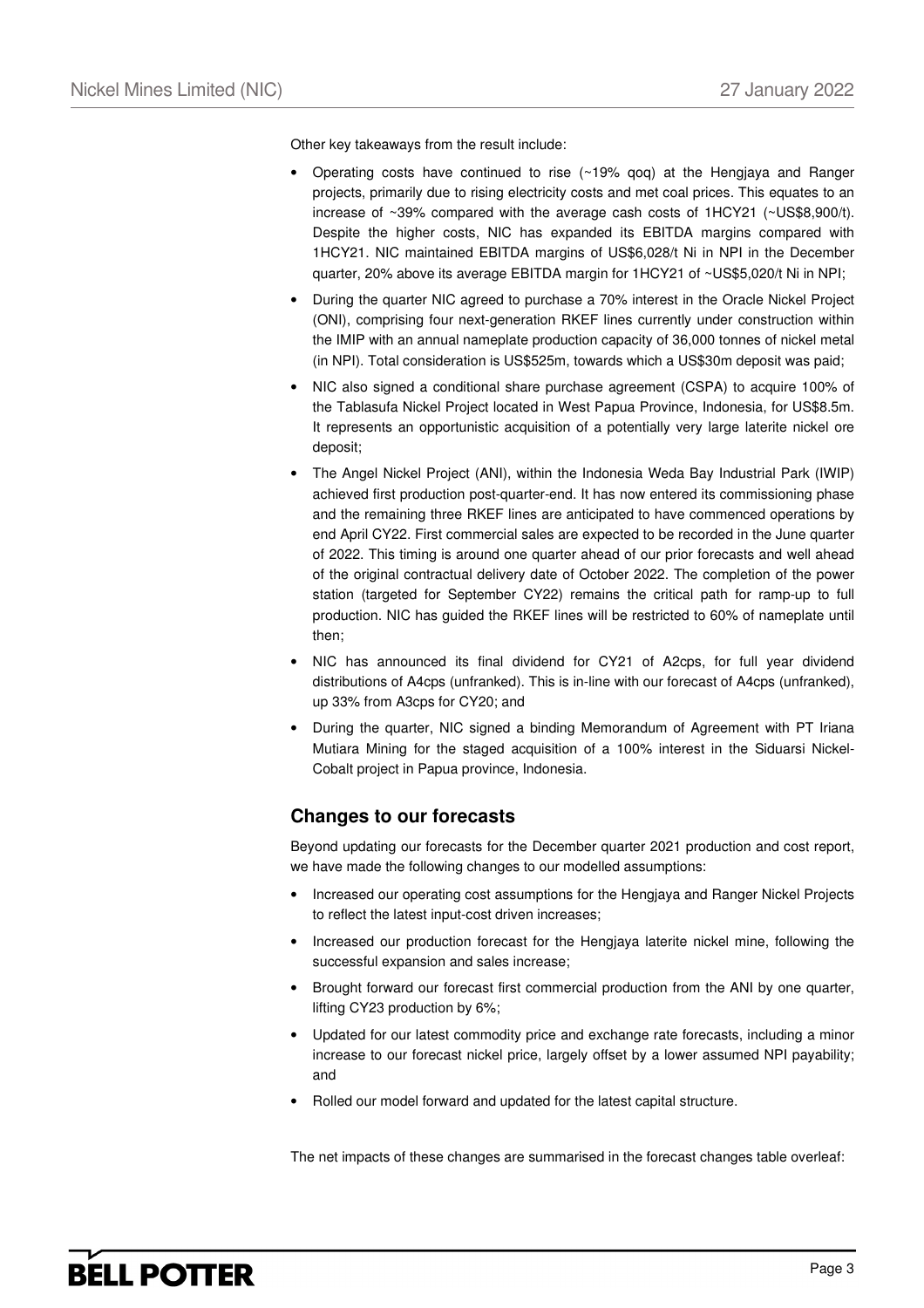| Table 2 - Changes to our CY forecasts |                 |               |               |            |               |           |        |        |        |
|---------------------------------------|-----------------|---------------|---------------|------------|---------------|-----------|--------|--------|--------|
|                                       | <b>Previous</b> |               |               | <b>New</b> |               |           | Change |        |        |
| Year end 31 December                  | <b>Dec-21</b>   | <b>Dec-22</b> | <b>Dec-23</b> | Dec-21     | <b>Dec-22</b> | Dec-23    | Dec-21 | Dec-22 | Dec-23 |
| <b>Prices &amp; currency</b>          |                 |               |               |            |               |           |        |        |        |
| Nickel price (US\$/t)                 | 18,323          | 18,519        | 18,629        | 18,460     | 19,456        | 18,629    | $1\%$  | 5%     | 0%     |
| <b>US\$/A\$</b>                       | 0.75            | 0.73          | 0.73          | 0.75       | 0.73          | 0.73      | 0%     | 0%     | 0%     |
| <b>Production &amp; costs</b>         |                 |               |               |            |               |           |        |        |        |
| Ore mined (t)                         | 2,035,486       | 2,000,000     | 2,000,000     | 2,169,972  | 2,400,000     | 2,400,000 | 7%     | 20%    | 20%    |
| Nickel in ore (t)                     | 36,062          | 36,000        | 36,000        | 38,165     | 43,200        | 43,200    | 6%     | 20%    | 20%    |
| RKEF NPI production (t)               | 295,081         | 487,004       | 789,615       | 298,352    | 517,008       | 789,615   | $1\%$  | 6%     | 0%     |
| Contained nickel (t)                  | 40,516          | 62,971        | 100,846       | 40,411     | 66,771        | 100,846   | 0%     | 6%     | $0\%$  |
| Contained nickel (t, attributable)    | 32,413          | 50,376        | 78,457        | 32,329     | 53,417        | 78,457    | 0%     | 6%     | $0\%$  |
| Cash costs (US\$/t Ni)                | 9,521           | 9,825         | 8,674         | 10,106     | 10,700        | 8,674     | 6%     | 9%     | 0%     |
| Earnings & valuation                  |                 |               |               |            |               |           |        |        |        |
| Revenue (consolidated, US\$m)         | 624             | 1,028         | 1,681         | 644        | 1,149         | 1,681     | 3%     | 12%    | 0%     |
| EBITDA (consolidated, US\$m)          | 253             | 435           | 831           | 250        | 469           | 844       | $-1%$  | 8%     | 2%     |
| EBITDA (attributable, US\$m)          | 202             | 347           | 647           | 199        | 374           | 657       | $-1%$  | 8%     | 2%     |
| NPAT (reported, attributable, US\$m)  | 157             | 270           | 524           | 155        | 293           | 533       | $-1%$  | 9%     | 2%     |
| EPS (reported) (Acps)                 | 8.3             | 14.7          | 28.6          | 8.2        | 16.0          | 29.0      | $-1%$  | 9%     | 2%     |
| PER(x)                                | 17.6            | 9.9           | 5.1           | 17.7       | 9.1           | 5.0       | 0.1    | (0.8)  | (0.1)  |
| EPS growth (%)                        | 0%              | 78%           | 94%           | 0%         | 95%           | 82%       | $-1%$  | 17%    | $-12%$ |
| DPS (Acps)                            | 4.0             | 6.0           | 11.0          | 4.0        | 7.0           | 11.0      | 0%     | 17%    | $0\%$  |
| Yield                                 | 2.8%            | 4.1%          | 7.6%          | 2.8%       | 4.8%          | 7.6%      | 0%     | $1\%$  | $0\%$  |
| NPV (A\$/sh)                          | 1.58            | 1.87          | 2.39          | 1.61       | 1.89          | 2.44      | 2%     | $1\%$  | 2%     |
| Price Target (A\$/sh)                 |                 | 1.87          |               |            | 1.89          |           |        | $1\%$  |        |

SOURCE: COMPANY DATA AND BELL POTTER SECURITIES ESTIMATES

The higher costs at the Hengjaya and Ranger RKEF lines are offset by higher NPI prices and price realisations for CY21, leaving our EBITDA and earnings forecasts effectively unchanged. In CY22, the accelerated ramp-up offsets the higher costs and we lift our forecast EBITDA and earnings by 8% and 9% respectively. We continue to forecast aggressive earnings growth of 95% for CY22, for which NIC is trading on a P/E multiple of 9.1x, which we view as cheap in that context. Our NPV-based valuation lifts 1% to \$1.89/sh.

### **Upcoming catalysts**

Upcoming catalysts for NIC include:

- The release of NIC's CY21 full year financial results, expected in late February 2022;
- Updates on Nickel Pig Iron (NPI) pricing and the effective Ni payability, which we believe the market will continue to consider as a measure of NIC's nickel price exposure;
- Further updates on the commissioning progress of ANI, in which NIC holds an 80% interest. We anticipate full production in the December quarter 2022;
- Further updates on the construction of ONI, comprising 4 next-generation RKEF lines being developed within the IMIP. Commissioning is to commence in 1QCY23;
- Progress updates for the Hengjaya Mine, where a major production expansion is complete. We will be looking for costs to track lower, towards ~US\$20/t and for the first commercial limonite nickel ore sales in 1QCY22;
- The release of the March 2022 quarterly production and cost report, expected in late April 2022;
- Exploration and development updates on the Siduarsi Nickel-Cobalt project in Papua province, Indonesia, in which NIC has recently acquired a 100% interest; and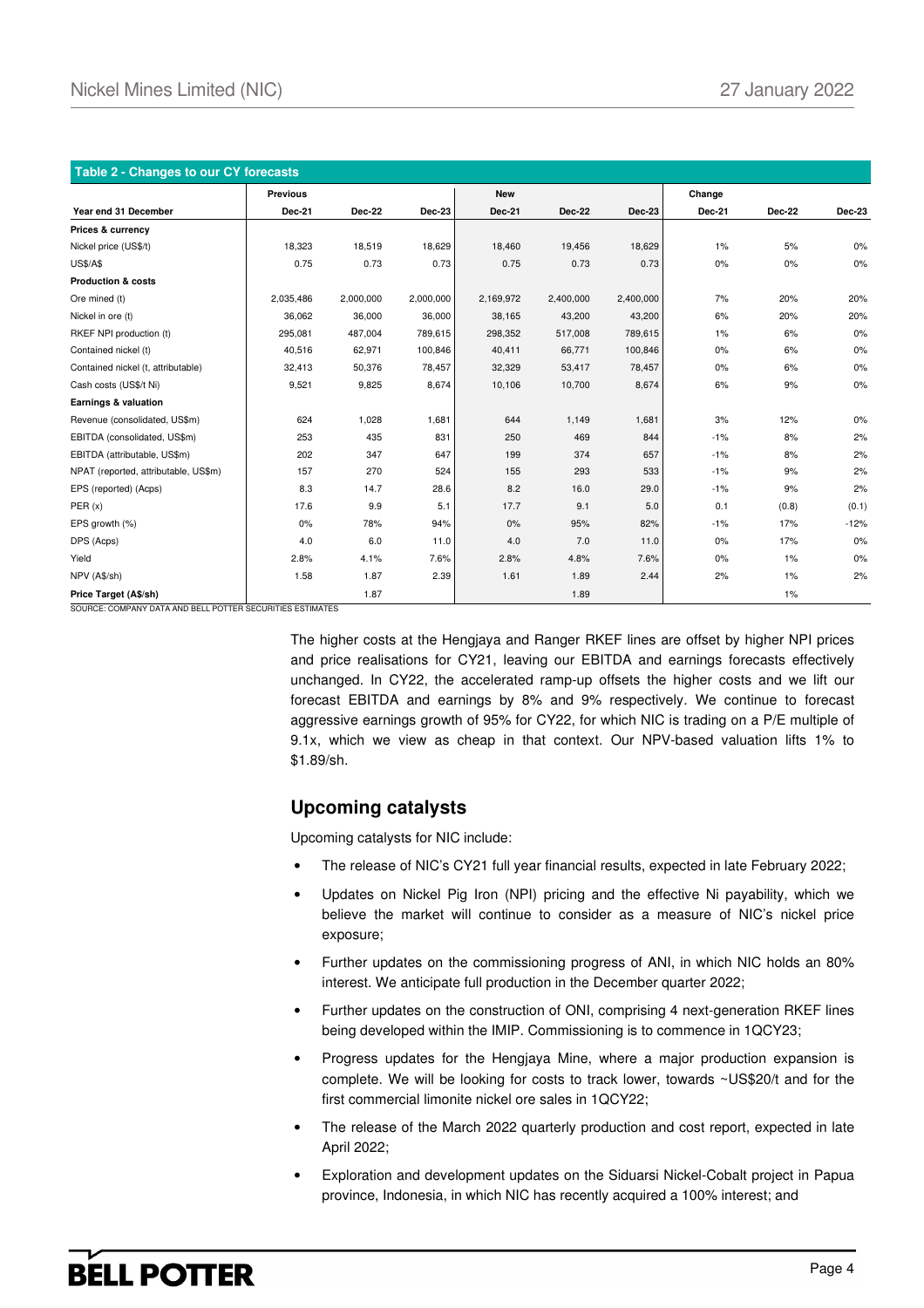• Updates on the ownership levels of the 80%-owned Hengjaya Mine, which is subject to Indonesia's compulsory divestment laws.

### **NIC vs the ASX Metals and Mining Index**

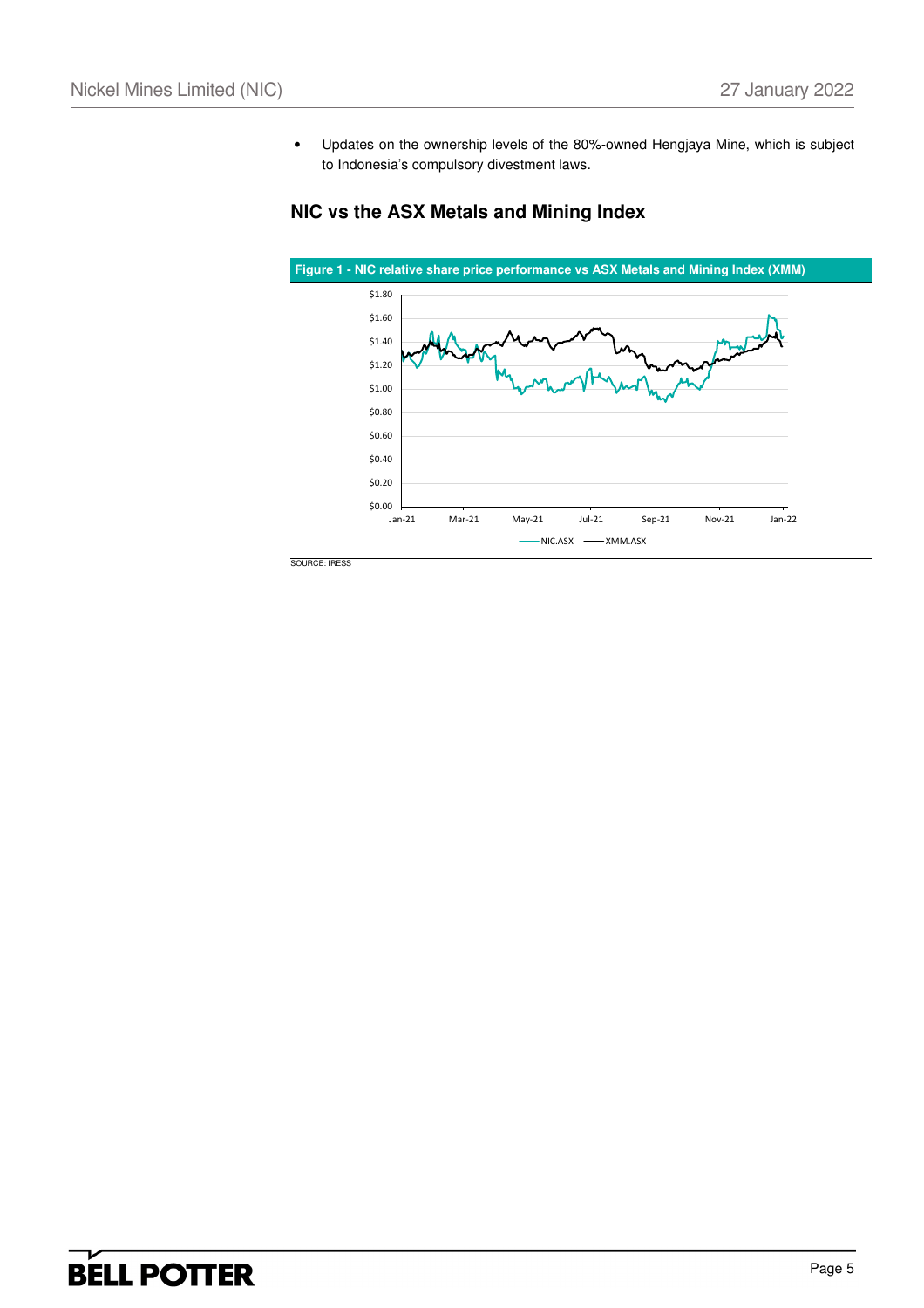# **Nickel Mines Limited (NIC)**

## **Company description: fully integrated NPI producer**

Nickel Mines Limited ('Nickel Mines' or 'NIC') was formed in 2007 and listed on the ASX in 2018. Its operations are focused in Central Sulawesi, Indonesia, where it holds an 80% interest four Rotary Kiln Electric Furnace (RKEF) NPI production lines (the two Hengjaya lines and the two Ranger lines) with Shanghai Decent Investments (SDI) a subsidiary of Tsingshan Group, the world's largest stainless steel producer. The RKEF lines are located in an existing, fully integrated stainless steel production facility, the Indonesian Morowali Industrial Park (IMIP).

First production from the Hengjaya Lines was achieved on 31 January 2019 and the Ranger Lines commenced production during the December quarter 2019. Both projects have since achieved steady state production of ~20ktpa contained Ni in NPI, exceeding nameplate production of ~16ktpa each at lower than planned operating costs.

NIC has also executed binding agreements to acquire an 80% interest in the Angel Nickel Project comprising four new generation RKEF NPI production lines currently under construction within the Indonesia Weda Bay Industrial Park ('IWIP') on Halmahera Island in Indonesia and a 70% interest in the Oracle Nickel Project, comprising four new generation RKEF NPI production lines currently under construction within the IMIP.

NIC also holds an 80% interest in Hengjaya Mine ('HM'), a high-grade, long-life nickel laterite deposit, in close proximity to the IMIP. The HM produces Direct Shipping Ore (DSO), the bulk of which is sold into the IMIP facility.

### **Investment thesis – Buy, TP\$1.89/sh (from \$1.87/sh)**

Our CY21 EBITDA and earnings forecasts are effectively unchanged. In CY22, the accelerated ramp-up at ANI offsets higher operating costs, lifting our forecast EBITDA and earnings by 8% and 9% respectively. We continue to forecast aggressive earnings growth of 95% for CY22, for which NIC is trading on a P/E multiple of 9.1x, which we view as cheap in that context. Our NPV-based valuation lifts 1% to \$1.89/sh. Buy.

## **Valuation: \$1.89/sh**

Our 12-month forward NIC valuation incorporates DCF models of its attributable interests in the Hengjaya laterite nickel ore mine (HM), an 80% interest in the two Hengjaya Nickel RKEF lines and an 80% interest in the two Ranger Nickel RKEF lines.

We have constructed a discounted cash flow (DCF) model for NIC's attributable interest in these RKEF lines that are in production at Tsingshan's IMIP facility and a DCF calculation for NIC's current 80% interest (declining to 49% in 2028) in the Hengjaya laterite nickel ore mine.

We also include a risk-adjusted, NPV-based valuation for NIC's 80% interest in the Angel Nickel Industry (ANI) project, its 70% interest in the Oracle Nickel Project (ONI) and a notional value for other exploration and development projects, an estimate of corporate overhead costs and NIC's last reported net cash position. Our valuation is calculated on a fully diluted basis. Following the latest update, our valuation stands at \$1.89/sh.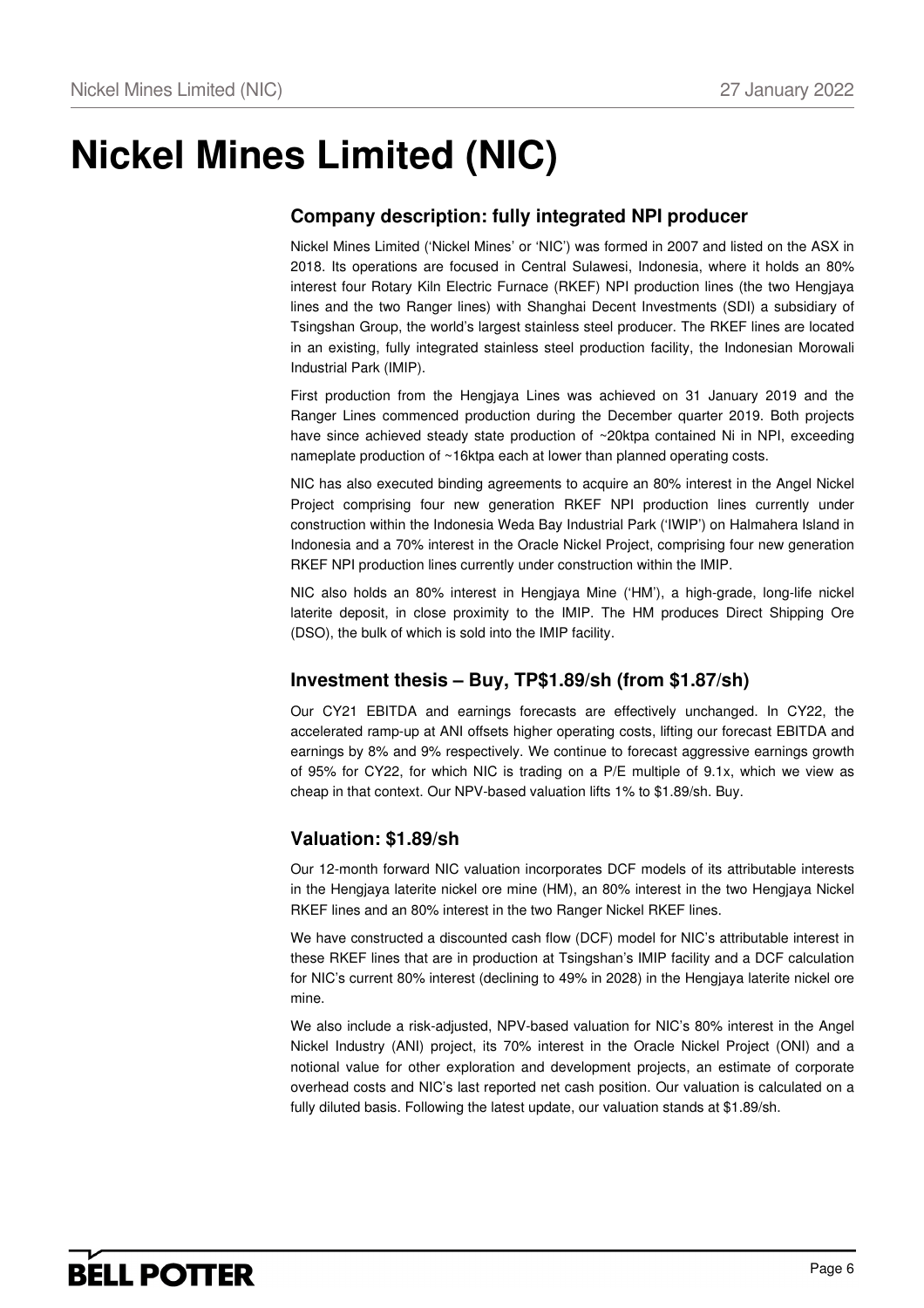### **Risks**

Key risks to our investment case include (but are not limited to):

- **Funding and capital management risks:** Funding and capital management risks can include access to debt and equity finance, maintaining covenants on debt finance, managing dividend payments and managing debt repayments. Exploration and development companies with no sales revenues are reliant on access to equity markets and debt financing to fund the advancement and development of their projects.
- **Operating and development risks:** Mining companies' assets are subject to risks associated with their operation and development. Risks for each company can be heightened depending on method of operation (e.g. underground versus open pit mining) or whether it is a single mine company. Development of mining assets may be subject to receiving permits, approvals timelines or weather events, causing delays to commissioning and commercial production.
- **COVID-19 risks:** Mining companies' rely on freedom of movement of workforces, functioning transport routes, reliable logistics services including road, rail, aviation and ports in order to maintain operations and get their products to market. They also rely on liquid, functioning markets to sell their products. Measures being put in place to combat the COVID-19 pandemic are posing risks to these conditions.
- **Operating and capital cost fluctuations:** The cost and availability of exploration, development and mining inputs can fluctuate widely and cause significant differences between planned and actual operating and capital costs. Key operating costs are linked to energy and labour costs as well as access to, and availability of, technical skills, operating equipment and consumables.
- **Commodity price and exchange rate fluctuations:** The future earnings and valuations of exploration, development and producing Resources companies are subject to fluctuations in underlying commodity prices and foreign currency exchange rates.
- **Resource growth and mine life extensions:** The viability of future operations and the earnings forecasts and valuations reliant upon them may depend upon resource and reserve growth to extend mine lives, which is in turn dependent upon exploration success, of which there are no guarantees.
- **Regulatory changes risks:** Changes to the regulation of infrastructure and taxation (among other things) can impact the earnings and valuation of mining companies. NIC's assets are located in Sulawesi, Indonesia, which has in the past implemented regulatory changes related to mining project ownership, fiscal terms and mineral export requirements.
- **Sovereign risks:** Mining companies' assets are subject to the sovereign risks of the jurisdiction within which they are operating. NIC's assets are in Indonesia, a G20 country with one of the largest economies in SE Asia. Its sovereign debt is rated investment grade by the major ratings agencies.
- **Corporate/M&A risks:** Risks associated with M&A activity including differences between the entity's and the market's perception of value associated with completed transactions. NIC is the junior partner co-investing in production assets with a large, privately owned Chinese company. The strength and cohesiveness of this relationship over the long term has the potential to both add and reduce value to the partnership. One of the key mitigating factors in this respect has been the investment of a combined US\$50m by SDI and Wanlu Investments (US\$26m and US\$24m respectively) into NIC equity.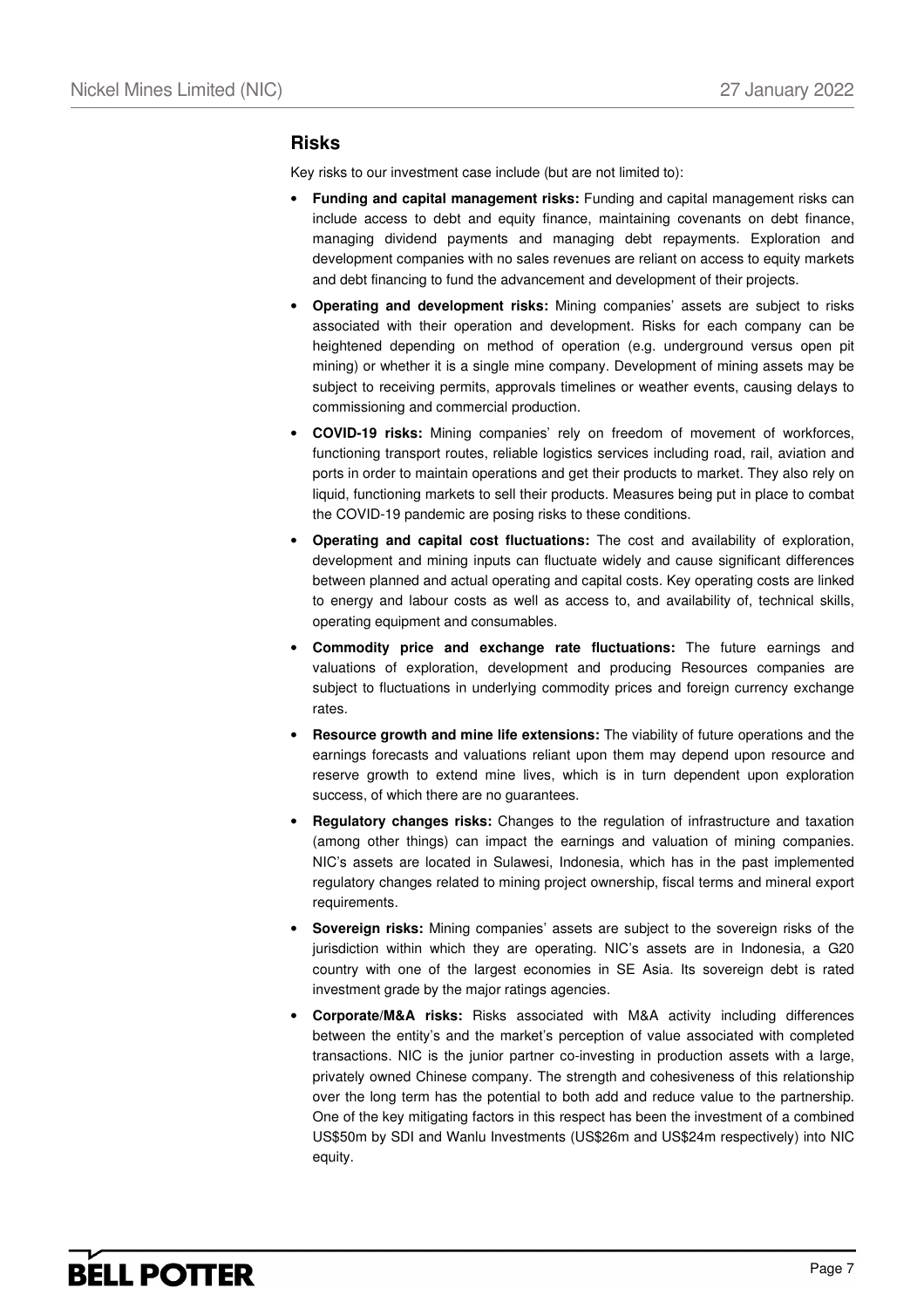## **Nickel Mines Limited**  as at 27 January 2022

## Recommendation Buy Price \$1.45

Nickel Mines Limited (Nickel Mines Limited (Nickel Mines Limited (Nickel Mines Limited St. 2022)

| Table 3 - Financial summary |
|-----------------------------|
|                             |
|                             |

| <b>PROFIT AND LOSS</b>                                              |                |               |                                        |                |                |                     | <b>FINANCIAL RATIOS</b>                                                              |                    |                |                   |                                       |                |                      |
|---------------------------------------------------------------------|----------------|---------------|----------------------------------------|----------------|----------------|---------------------|--------------------------------------------------------------------------------------|--------------------|----------------|-------------------|---------------------------------------|----------------|----------------------|
| Year ending 31 Dec. (from 2020)                                     | Unit           | 2019a*        | 2020a                                  | 2021e          | 2022e          | 2023e               | Year ending 31 Dec. (from 2020)                                                      | Unit               | 2019a*         | 2020a             | 2021e                                 | 2022e          | 2023e                |
| Revenue                                                             | US\$m          | 236.1         | 523.5                                  | 644.4          | 1,149.3        | 1,681.4             | <b>VALUATION</b>                                                                     |                    |                |                   |                                       |                |                      |
| Expense                                                             | US\$m          | (138.9)       | (329.0)                                | (394.2)        | (680.8)        | (837.1)             | Attributable NPAT                                                                    | US\$m              | 56.5           | 110.6             | 154.7                                 | 293.0          | 533.3                |
| <b>EBITDA</b>                                                       | US\$m          | 97.2          | 194.5                                  | 250.2          | 468.5          | 844.3               | <b>Attributable NPAT</b>                                                             | A\$m               | 82.5           | 160.1             | 205.9                                 | 401.3          | 730.5                |
| Depreciation                                                        | US\$m          | (16.4)        | (36.8)                                 | (36.1)         | (67.8)         | (98.2)              | <b>Reported EPS</b>                                                                  | Ac/sh              | 5.1            | 8.2               | 8.2                                   | 16.0           | 29.0                 |
| EBIT                                                                | US\$m          | 80.8          | 157.7                                  | 214.0          | 400.7          | 746.2               | <b>Adjusted EPS</b>                                                                  | Ac/sh              | 4.4            | 8.2               | 8.2                                   | 16.0           | 29.0                 |
| Net interest expense                                                | US\$m          | (2.1)         | (4.7)                                  | (10.8)         | (20.4)         | (15.3)              | EPS growth                                                                           | $\%$               | 46%            | 62%               | 0%                                    | 95%            | 82%                  |
| Unrealised gains (Impairments)                                      | US\$m          | 7.4           |                                        |                |                |                     | PER                                                                                  | x                  | 14.3x          | 17.6x             | 17.7x                                 | 9.1x           | 5.0x                 |
| Other                                                               | US\$m          | 5.4           | 1.6                                    |                |                | 730.9               | <b>DPS</b>                                                                           | Ac/sh              |                | 3.0               | 4.0                                   | 7.0            | 11.0                 |
| PBT                                                                 | US\$m          | 91.5          | 154.6                                  | 203.2          | 380.3          |                     | Franking                                                                             | $\%$               | 0%             | 0%                | 0%                                    | 0%             | 0%                   |
| Tax expense                                                         | US\$m<br>US\$m | (0.2)<br>91.3 | (0.9)                                  | (5.9)<br>197.3 | (7.7)<br>372.5 | (45.4)<br>685.5     | Yield<br>FCF/share                                                                   | $\%$               | 0.0%           | 2.1%              | 2.8%                                  | 4.8%           | 7.6%                 |
| Consolidated profit (loss) for the year<br>Non-Controlling Interest |                |               | 153.7                                  |                |                |                     | FCF yield                                                                            | Ac/sh              | 2.6            | (2.6)             | (12.5)                                | 1.1            | 40.0                 |
| Attributable NPAT (reported)                                        | US\$m<br>US\$m | 34.8<br>56.5  | 43.1<br>110.6                          | 42.6<br>154.7  | 79.6<br>293.0  | 152.2<br>533.3      | P/FCFPS                                                                              | $\%$               | 2%             | $-2%$             | $-9%$                                 | 1%             | 28%                  |
| NPAT (underlying)                                                   | US\$m          | 49.1          | 110.6                                  | 154.7          | 293.0          | 533.3               | EV/EBITDA <sup>1</sup>                                                               | x<br>x             | 56.1x<br>28.5x | $-56.7x$<br>14.2x | $-11.6x$<br>11.1x                     | 132.6x<br>5.9x | 3.6x<br>3.3x         |
|                                                                     |                |               |                                        |                |                |                     | EBITDA margin                                                                        | %                  | 41%            | 37%               | 39%                                   | 41%            | 50%                  |
| <b>CASH FLOW</b>                                                    |                |               |                                        |                |                |                     | EBIT margin                                                                          | $\%$               | 34%            | 30%               | 33%                                   | 35%            | 44%                  |
| Year ending 31 Dec. (from 2020)                                     | Unit           | 2019a*        | 2020a                                  | 2021e          | 2022e          | 2023e               | Return on assets                                                                     | $\%$               | 26%            | 17%               | 14%                                   | 21%            | 32%                  |
| <b>OPERATING CASHFLOW</b>                                           |                |               |                                        |                |                |                     | Return on equity                                                                     | $\%$               | 49%            | 27%               | 20%                                   | 34%            | 51%                  |
| Receipts                                                            | US\$m          | 212.7         | 517.6                                  | 697.7          | 1,098.8        | 1,628.2             | <b>LIQUIDITY &amp; LEVERAGE</b>                                                      |                    |                |                   |                                       |                |                      |
| Payments                                                            | US\$m          | (169.9)       | (358.9)                                | (335.9)        | (609.1)        | (798.0)             | Net debt (cash)                                                                      | \$m                | 15             | (306)             | 57                                    | 202            | (268)                |
| Tax                                                                 | US\$m          | (4.7)         | (9.1)                                  | 0.9            | (5.9)          | (7.7)               | ND / E                                                                               | $\%$               | 4%             | $-33%$            | 6%                                    | 17%            | $-18%$               |
| Net interest                                                        | US\$m          | 0.1           | 0.3                                    | (10.8)         | (20.4)         | (15.3)              | $ND / (ND + E)$                                                                      | $\%$               | 3%             | $-48%$            | 5%                                    | 15%            | $-22%$               |
| Other                                                               | US\$m          |               |                                        |                |                |                     | EBITDA / Interest                                                                    | x                  | 46.1x          | 40.9x             | 23.1x                                 | 22.9x          | 55.2x                |
| Operating cash flow                                                 | US\$m          | 38.2          | 150.0                                  | 351.8          | 463.4          | 807.2               |                                                                                      |                    |                |                   |                                       |                |                      |
| <b>INVESTING CASHFLOW</b>                                           |                |               |                                        |                |                |                     | <b>ATTRIBUTABLE DATA - NICKEL MINES</b>                                              | <b>LTD</b>         | 2019a*         | 2020a             | 2021e                                 | 2022e          | 2023e                |
| Property, plant and equipment<br>Mine development                   | US\$m<br>US\$m | (29.6)        | (7.4)<br>(147.0)                       | (587.7)        | (442.9)        | (72.1)              | Year ending 31 Dec. (from 2020)<br>Revenues                                          | Unit<br>US\$m      | 95.7           | 391.3             | 578.8                                 | 1,001.1        | 1,390.6              |
| Exploration & evaluation                                            | US\$m          |               |                                        | (0.2)          | (0.4)          | (0.4)               | EBITDA                                                                               | US\$m              | 35.6           | 139.7             | 199.2                                 | 373.8          | 657.0                |
| Other                                                               | US\$m          | 5.8           | (30.0)                                 |                |                |                     | <b>NPAT</b>                                                                          | US\$m              | 56.5           | 110.6             | 154.7                                 | 293.0          | 533.3                |
| Investing cash flow                                                 | US\$m          | (23.8)        | (184.4)                                | (587.8)        | (443.3)        | (72.5)              | Net distributable cash flow                                                          | US\$m              | 1.0            | 269.3             | (63.7)                                | (130.2)        | 288.2                |
| Free Cash Flow                                                      | US\$m          | 14.4          | (34.5)                                 | (236.0)        | 20.1           | 734.7               | EV/EBITDA                                                                            | x                  | 75.1           | 19.3              | 14.8                                  | 7.6            | 4.3                  |
| <b>FINANCING CASHFLOW</b>                                           |                |               |                                        |                |                |                     | PER<br>P/FCF                                                                         | x                  | 28.7<br>nm     | 17.6<br>nm        | 17.7<br>nm                            | 9.1<br>nm      | 5.0<br>9.2           |
| Share issues/(buy-backs)                                            | US\$m          |               | 430.0                                  |                |                |                     |                                                                                      |                    |                |                   |                                       |                |                      |
| Debt proceeds                                                       | US\$m          |               |                                        | 325.0          |                |                     | ORE RESERVE AND MINERAL RESOURCE                                                     |                    |                |                   |                                       |                |                      |
| Debt repayments                                                     | US\$m          | (29.9)        | (25.3)                                 | (45.0)         |                | (150.0)             | Hengjaya Nickel Mine (HM)                                                            |                    |                |                   | Mdmt                                  | % Ni           | t Ni                 |
| Distributions to non-controlling interests                          | US\$m          | 17.0          | (43.3)                                 | (39.1)         | (36.2)         | (62.5)              | <b>Mineral Resources</b>                                                             |                    |                |                   |                                       |                |                      |
| Dividends<br>Other                                                  | US\$m<br>US\$m | (0.4)         | (15.4)<br>(12.4)                       | (75.6)         | (128.5)        | (202.0)             | Measured<br>Indicated                                                                |                    |                |                   | 20.000<br>109.000                     | 1.30%<br>1.30% | 260,000<br>1,417,000 |
| Financing cash flow                                                 | US\$m          | (13.3)        | 333.6                                  | 165.3          | (164.8)        | (414.4)             | Inferred                                                                             |                    |                |                   | 56.000                                | 1.30%          | 728,000              |
| Change in cash                                                      | US\$m          | 1.1           | 299.2                                  | (70.7)         | (144.7)        | 320.3               | Total                                                                                |                    |                |                   | 185.000                               |                | 1.30% 2,405,000      |
|                                                                     |                |               |                                        |                |                |                     |                                                                                      |                    |                |                   |                                       |                |                      |
| <b>BALANCE SHEET</b>                                                |                |               |                                        |                |                |                     | <b>ASSUMPTIONS - Prices</b>                                                          |                    |                |                   |                                       |                |                      |
| Year ending 31 Dec. (from 2020)                                     | Unit           | 2019a*        | 2020a                                  | 2021e          | 2022e          | 2023e               | Year ending 31 Dec. (from 2020) avg                                                  | Unit               | 2019a*         | 2020a             | 2021e                                 | 2022e          | 2023e                |
| <b>ASSETS</b>                                                       |                |               |                                        |                |                |                     |                                                                                      |                    |                |                   |                                       |                |                      |
| Cash & short term investments                                       | US\$m          | 49.8          | 351.4                                  | 280.7          | 136.0          | 456.3               | Nickel                                                                               | US\$/lb            | \$7.02         | \$6.25            | \$8.37                                | \$8.83         | \$8.45               |
| Accounts receivable                                                 | US\$m          | 97.2          | 117.8                                  | 64.4           | 114.9          | 168.1               | Nickel                                                                               | US\$/t             | \$15,483       | \$13,775          | \$18,460                              | \$19,456       | \$18,629             |
| Property, plant & equipment                                         | US\$m          | 628.5         | 600.8                                  | 1,160.5        | 1,535.6        | 1,509.5             | Currency                                                                             |                    |                |                   |                                       |                |                      |
| Mine development expenditure                                        | US\$m          |               |                                        |                |                |                     | AUD:USD                                                                              |                    | 0.68           | 0.69              | 0.75                                  | 0.73           | 0.73                 |
| Exploration & evaluation                                            | US\$m          |               |                                        | 0.2            | 0.6            | 1.0                 |                                                                                      |                    |                |                   |                                       |                |                      |
| Other                                                               | US\$m          | 122.0         | 164.7                                  | 164.7          | 164.7          | 164.7               | <b>ASSUMPTIONS - Production &amp; costs</b>                                          |                    |                |                   |                                       |                |                      |
| <b>Total assets</b>                                                 | US\$m          | 897.5         | 1,234.7                                | 1,670.6        | 1,951.9        | 2,299.7             | Year ending 31 Dec. (from 2020)                                                      | Unit               | 2019a*         | 2020a             | 2021e                                 | 2022e          | 2023e                |
| <b>LIABILITIES</b>                                                  |                |               |                                        |                |                |                     | Hengjaya Mine                                                                        |                    |                |                   |                                       |                |                      |
| Accounts payable                                                    | US\$m          | 52.5          | 40.3                                   | 98.6           | 170.2          | 209.3               | Ore mined                                                                            | wmt                | 428,382        |                   | 795,650 2,169,972 2,400,000 2,400,000 |                |                      |
| Income tax payable                                                  | US\$m          | 0.7           | 3.8                                    | 5.9            | 7.7            | 45.4                | Ore grade                                                                            | % Ni               | 1.9%           | 1.8%              | 1.8%                                  | 1.8%           | 1.8%                 |
| Borrowings                                                          | US\$m          | 65.0          | 45.0                                   | 337.9          | 337.9          | 187.9               | Nickel in ore                                                                        | t Ni               | 8,178          | 14,479            | 38,165                                | 43,200         | 43,200               |
| Other                                                               | US\$m          | 57.2          | 59.4                                   | 59.4           | 59.4           | 59.4                | Nickel in ore (attributable)                                                         | t Ni               | 6,542          | 11,583            | 30,532                                | 34,560         | 34,560               |
| <b>Total liabilities</b>                                            | US\$m          | 175.4         | 148.4                                  | 501.7          | 575.2          | 501.9               | <b>RKEF (IMIP)</b>                                                                   |                    |                |                   |                                       |                |                      |
| <b>SHAREHOLDER'S EQUITY</b>                                         |                |               |                                        |                |                |                     | NPI production                                                                       | t                  | 152,408        | 295,897           | 298,352                               | 517,008        | 789,615              |
| Share capital                                                       | US\$m          | 315.5         | 732.9                                  | 732.9          | 732.9          | 732.9               | Contained nickel                                                                     | t Ni               | 20,988         | 43,622            | 40,411                                | 66,771         | 100,846              |
| Reserves                                                            | US\$m          | 19.2          | 19.2                                   | 19.2           | 19.2           | 19.2                | Contained nickel (attributable)                                                      | t Ni               | 11,742         | 30,619            | 32,329                                | 53,417         | 78,457               |
| Retained earnings                                                   | US\$m          | 92.8          | 187.9                                  | 267.1          | 431.5          | 762.8               | Costs                                                                                |                    |                |                   |                                       |                |                      |
| <b>Total equity to NIC holders</b>                                  | US\$m          | 427.5         | 940.1                                  | 1,019.2        | 1,183.6        | 1,515.0             | Cash costs                                                                           | US\$/t Ni          | \$7,689        | \$7,330           | \$10,106                              | \$10,700       | \$8,674              |
| Non-controlling interest                                            | US\$m          | 294.7         | 146.2                                  | 149.7          | 193.0          | 282.8               | All-in-Costs (AIC)                                                                   | US\$/t Ni          | \$7,804        | \$7,414           | \$10,225                              | \$10,795       | \$8,781              |
| <b>Total equity</b>                                                 | US\$m          | 722.1         | 1,086.2                                | 1,168.9        | 1,376.7        | 1,797.8             |                                                                                      |                    |                |                   |                                       |                |                      |
| Weighted average shares                                             | m              | 1,631.2       | 1,948.7                                | 2,515.3        | 2,515.0        | 2,515.0             | <b>VALUATION</b>                                                                     |                    |                |                   |                                       |                |                      |
|                                                                     |                |               |                                        |                |                |                     | Ordinary shares (m)                                                                  |                    |                |                   |                                       |                | 2,515.0              |
| <b>CAPITAL STRUCTURE</b>                                            |                |               |                                        |                |                |                     | Options in the money (m)                                                             |                    |                |                   |                                       |                |                      |
|                                                                     |                |               |                                        |                |                |                     | Total shares diluted (m)                                                             |                    |                |                   |                                       |                | 2,515.0              |
| Shares on issue                                                     | m              |               |                                        |                |                | 2,515.0             | Valuation                                                                            | Now                |                | +12 months        |                                       | $+24$ mths     |                      |
| Total shares on issue                                               | m              |               | (add 0.0m escrow and placement shares) |                |                | 2,515.0             | Sum-of-the-parts                                                                     | A\$m               | A\$/sh         | A\$m              | A\$/sh                                | A\$m           | A\$/sh               |
| Share price                                                         | A\$/sh         |               |                                        |                |                | 1.450               | IMIP RKEF (NPV12)                                                                    | 2,117.7            | 0.84           | 2,297.6           | 0.91                                  | 2,360.3        | 0.94                 |
| Market capitalisation                                               | A\$m           |               |                                        |                |                | 3,646.8             | IWIP RKEF (NPV12)                                                                    | 1,390.3            | 0.55           | 1,598.1           | 0.64                                  | 2,435.2        | 0.97                 |
| Net cash                                                            | A\$m           |               |                                        |                |                | $-264.6$            | ONI RKEF (NPV12)                                                                     | 651.9              | 0.26           | 765.1             | 0.30                                  | 1,361.5        | 0.54                 |
| Enterprise value (undiluted)                                        | A\$m           |               |                                        |                |                | 3,911.3             | Hengjaya Mine (NPV12)<br>Other exploration                                           | 66.2               | 0.03           | 74.6              | 0.03                                  | 102.7          | 0.04                 |
| Options outstanding (m)                                             | m              |               |                                        |                |                | 0.0                 |                                                                                      | 120.0              | 0.05           | 120.0             | 0.05                                  | 120.0          | 0.05                 |
| Options (in the money)                                              | m              |               |                                        |                |                | 0.0                 | Corporate overheads                                                                  | (44.2)             | (0.02)         | (44.6)            | (0.02)                                | (45.1)         | (0.02)               |
| Issued shares (diluted for options)                                 | m              |               |                                        |                |                | 2,515.0             | Subtotal (EV)                                                                        | 4,301.8            | 1.71           | 4,810.7           | 1.91                                  | 6,334.6        | 2.52                 |
| Market capitalisation (diluted)                                     | A\$m           |               |                                        |                |                | 3,646.8             | Net cash (debt)<br>Total (undiluted)                                                 | (264.6)<br>4,037.2 | (0.11)<br>1.61 | (57.1)<br>4,753.6 | (0.02)                                | (201.8)        | (0.08)               |
| Net cash + options<br>Enterprise value (diluted)                    | A\$m<br>A\$m   |               |                                        |                |                | $-264.6$<br>3,911.3 | Dilutive effect of options                                                           |                    |                |                   | 1.89                                  | 6,132.8        | 2.44                 |
|                                                                     |                |               |                                        |                |                |                     | Add cash from options                                                                |                    | ٠              |                   | ÷                                     |                |                      |
| <b>MAJOR SHAREHOLDERS</b>                                           |                |               |                                        |                |                |                     | <b>Total (diluted)</b>                                                               | 4,037.2            | 1.61           | 4,753.6           | 1.89                                  | 6,132.8        | 2.44                 |
| Shareholder                                                         |                |               |                                        |                | %              | m                   |                                                                                      |                    |                |                   |                                       |                |                      |
| Shanghai Decent (SDI)                                               |                |               |                                        |                | 18.7%          | 469.7               |                                                                                      |                    |                |                   |                                       |                |                      |
| Tanito Group (PT Karunia)                                           |                |               |                                        |                | 15.0%          | 378.4               |                                                                                      |                    |                |                   |                                       |                |                      |
| BlackRock Investment Management                                     |                |               |                                        |                | 7.8%           | 195.5               |                                                                                      |                    |                |                   |                                       |                |                      |
|                                                                     |                |               |                                        |                |                | 1970                | *Transitional 6 month poriod to Doe 10. Change of Einapoial Voar ond from June to Dr |                    |                |                   |                                       |                |                      |

| <b>FINANCIAL RATIOS</b>                             |               |                   |                   |                                       |                    |                    |
|-----------------------------------------------------|---------------|-------------------|-------------------|---------------------------------------|--------------------|--------------------|
| Year ending 31 Dec. (from 2020)                     | Unit          | 2019a*            | 2020a             | 2021e                                 | 2022e              | 2023e              |
| <b>VALUATION</b><br>Attributable NPAT               | US\$m         | 56.5              | 110.6             | 154.7                                 | 293.0              | 533.3              |
| Attributable NPAT                                   | A\$m          | 82.5              | 160.1             | 205.9                                 | 401.3              | 730.5              |
| <b>Reported EPS</b>                                 | Ac/sh         | 5.1               | 8.2               | 8.2                                   | 16.0               | 29.0               |
| <b>Adjusted EPS</b>                                 | Ac/sh         | 4.4               | 8.2               | 8.2                                   | 16.0               | 29.0               |
| EPS growth                                          | %             | 46%               | 62%               | 0%                                    | 95%                | 82%                |
| PER <sup>1</sup>                                    | x             | 14.3x             | 17.6x             | 17.7x                                 | 9.1x               | 5.0x               |
| <b>DPS</b>                                          | Ac/sh<br>$\%$ | 0%                | 3.0<br>0%         | 4.0<br>0%                             | 7.0<br>0%          | 11.0<br>0%         |
| Franking<br>Yield                                   | %             | 0.0%              | 2.1%              | 2.8%                                  | 4.8%               | 7.6%               |
| FCF/share <sup>1</sup>                              | Ac/sh         | 2.6               | (2.6)             | (12.5)                                | 1.1                | 40.0               |
| FCF yield <sup>1</sup>                              | %             | 2%                | $-2%$             | $-9%$                                 | 1%                 | 28%                |
| P/FCFPS <sup>1</sup>                                | x             | 56.1x             | $-56.7x$          | $-11.6x$                              | 132.6x             | 3.6x               |
| EV/EBITDA <sup>1</sup>                              | x             | 28.5x             | 14.2x             | 11.1x                                 | 5.9x               | 3.3x               |
| EBITDA margin<br>EBIT margin                        | %<br>%        | 41%<br>34%        | 37%<br>30%        | 39%<br>33%                            | 41%<br>35%         | 50%<br>44%         |
| Return on assets                                    | $\%$          | 26%               | 17%               | 14%                                   | 21%                | 32%                |
| Return on equity                                    | $\%$          | 49%               | 27%               | 20%                                   | 34%                | 51%                |
| <b>LIQUIDITY &amp; LEVERAGE</b>                     |               |                   |                   |                                       |                    |                    |
| Net debt (cash)                                     | \$m           | 15                | (306)             | 57                                    | 202                | (268)              |
| ND / E                                              | %             | 4%                | $-33%$            | 6%                                    | 17%                | $-18%$             |
| $ND / (ND + E)$<br>EBITDA / Interest                | %<br>x        | 3%                | $-48%$<br>40.9x   | 5%<br>23.1x                           | 15%<br>22.9x       | $-22%$<br>55.2x    |
|                                                     |               | 46.1x             |                   |                                       |                    |                    |
| <b>ATTRIBUTABLE DATA - NICKEL MINES LTD</b>         |               |                   |                   |                                       |                    |                    |
| Year ending 31 Dec. (from 2020)<br>Revenues         | Unit<br>US\$m | 2019a*<br>95.7    | 2020a<br>391.3    | 2021e<br>578.8                        | 2022e<br>1,001.1   | 2023e<br>1,390.6   |
| <b>EBITDA</b>                                       | US\$m         | 35.6              | 139.7             | 199.2                                 | 373.8              | 657.0              |
| NPAT                                                | US\$m         | 56.5              | 110.6<br>269.3    | 154.7                                 | 293.0              | 533.3              |
| Net distributable cash flow<br>EV/EBITDA            | US\$m<br>x    | 1.0<br>75.1       | 19.3              | (63.7)<br>14.8                        | (130.2)<br>7.6     | 288.2<br>4.3       |
| PER                                                 | x             | 28.7              | 17.6              | 17.7                                  | 9.1                | 5.0                |
| P/FCF                                               | x             | nm                | nm                | nm                                    | nm                 | 9.2                |
| ORE RESERVE AND MINERAL RESOURCE                    |               |                   |                   |                                       |                    |                    |
| Hengjaya Nickel Mine (HM)                           |               |                   |                   | Mdmt                                  | % Ni               | t Ni               |
| <b>Mineral Resources</b><br>Measured                |               |                   |                   | 20.000                                | 1.30%              | 260,000            |
| Indicated                                           |               |                   |                   | 109.000                               | 1.30%              | 1,417,000          |
| Inferred                                            |               |                   |                   | 56.000                                | 1.30%              | 728,000            |
| Total                                               |               |                   |                   | 185.000                               | 1.30%              | 2,405,000          |
|                                                     |               |                   |                   |                                       |                    |                    |
|                                                     |               |                   |                   |                                       |                    |                    |
| <b>ASSUMPTIONS - Prices</b>                         |               |                   |                   |                                       |                    |                    |
| Year ending 31 Dec. (from 2020) avg                 | <b>Unit</b>   | 2019a*            | 2020a             | 2021e                                 | 2022e              | 2023e              |
| Nickel                                              | US\$/lb       | \$7.02            | \$6.25            | \$8.37                                | \$8.83             | \$8.45             |
| Nickel                                              | <b>US\$/t</b> | \$15,483          | \$13,775          | \$18,460                              | \$19,456           | \$18,629           |
| Currency                                            |               |                   |                   |                                       |                    |                    |
| AUD:USD                                             |               | 0.68              | 0.69              | 0.75                                  | 0.73               | 0.73               |
|                                                     |               |                   |                   |                                       |                    |                    |
| <b>ASSUMPTIONS - Production &amp; costs</b>         |               |                   |                   |                                       |                    | 2023e              |
| Year ending 31 Dec. (from 2020)<br>Hengjaya Mine    | Unit          | 2019a*            | 2020a             |                                       | 2021e 2022e        |                    |
| Ore mined                                           | wmt           | 428,382           |                   | 795,650 2,169,972 2,400,000 2,400,000 |                    |                    |
| Ore grade                                           | % Ni          | 1.9%              | 1.8%              | 1.8%                                  | 1.8%               | 1.8%               |
| Nickel in ore                                       | t Ni          | 8,178             | 14,479            | 38,165                                | 43,200             | 43,200             |
| Nickel in ore (attributable)                        | t Ni          | 6,542             | 11,583            | 30,532                                | 34,560             | 34,560             |
| RKEF (IMIP)                                         | t             |                   |                   |                                       |                    |                    |
| NPI production<br>Contained nickel                  | t Ni          | 152,408<br>20.988 | 295,897<br>43,622 | 298,352<br>40,411                     | 517,008<br>66.771  | 789,615<br>100.846 |
| Contained nickel (attributable)                     | t Ni          | 11,742            | 30,619            | 32,329                                | 53,417             | 78,457             |
| Costs                                               |               |                   |                   |                                       |                    |                    |
| Cash costs                                          | US\$/t Ni     | ৯/.৮৪৬            | \$7,330           | \$10,106                              | \$10,700           | \$8,674            |
| All-in-Costs (AIC)                                  | US\$/t Ni     | \$7,804           | \$7,414           | \$10,225                              | \$10,795           | \$8,781            |
|                                                     |               |                   |                   |                                       |                    |                    |
| <b>VALUATION</b><br>Ordinary shares (m)             |               |                   |                   |                                       |                    | 2,515.0            |
| Options in the money (m)                            |               |                   |                   |                                       |                    |                    |
| Total shares diluted (m)                            |               |                   |                   |                                       |                    | 2,515.0            |
| Valuation                                           |               | Now               | +12 months        |                                       | $+24$ mths         |                    |
| Sum-of-the-parts A\$m                               |               | A\$/sh            | <b>A\$m</b>       | A\$/sh                                | A\$m               | A\$/sh             |
| IMIP RKEF (NPV12)                                   | 2,117.7       | 0.84              | 2,297.6           | 0.91                                  | 2,360.3            | 0.94               |
| IWIP RKEF (NPV12)<br>ONI RKEF (NPV12)               | 1,390.3       | 0.55              | 1,598.1           | 0.64                                  | 2,435.2<br>1,361.5 | 0.97               |
| Hengjaya Mine (NPV12)                               | 651.9<br>66.2 | 0.26<br>0.03      | 765.1<br>74.6     | 0.30<br>0.03                          | 102.7              | 0.54<br>0.04       |
| Other exploration                                   | 120.0         | 0.05              | 120.0             | 0.05                                  | 120.0              | 0.05               |
| Corporate overheads                                 | (44.2)        | (0.02)            | (44.6)            | (0.02)                                | (45.1)             | (0.02)             |
| Subtotal (EV)                                       | 4,301.8       | 1.71              | 4,810.7           | 1.91                                  | 6,334.6            | 2.52               |
| Net cash (debt)                                     | (264.6)       | (0.11)            | (57.1)            | (0.02)                                | (201.8)            | (0.08)             |
| <b>Total (undiluted)</b>                            | 4,037.2       | 1.61              | 4,753.6           | 1.89                                  | 6,132.8            | 2.44               |
| Dilutive effect of options<br>Add cash from options |               |                   |                   |                                       |                    |                    |

Directors and Management entity and the University of the Sample of Transitional 6 month period to Dec-19. Change of Financial Year end from June to December<br>Shanghai Wanlu Walle and from the top states annualised for 6 mo Shanghai Wanlu 121.3 in the set of the set of the set of the set of the set of the set of the set of the set of the set of the set of the set of the set of the set of the set of the set of the set of the set of the set of

SOURCE: BELL POTTER SECURITIES ESTIMATES